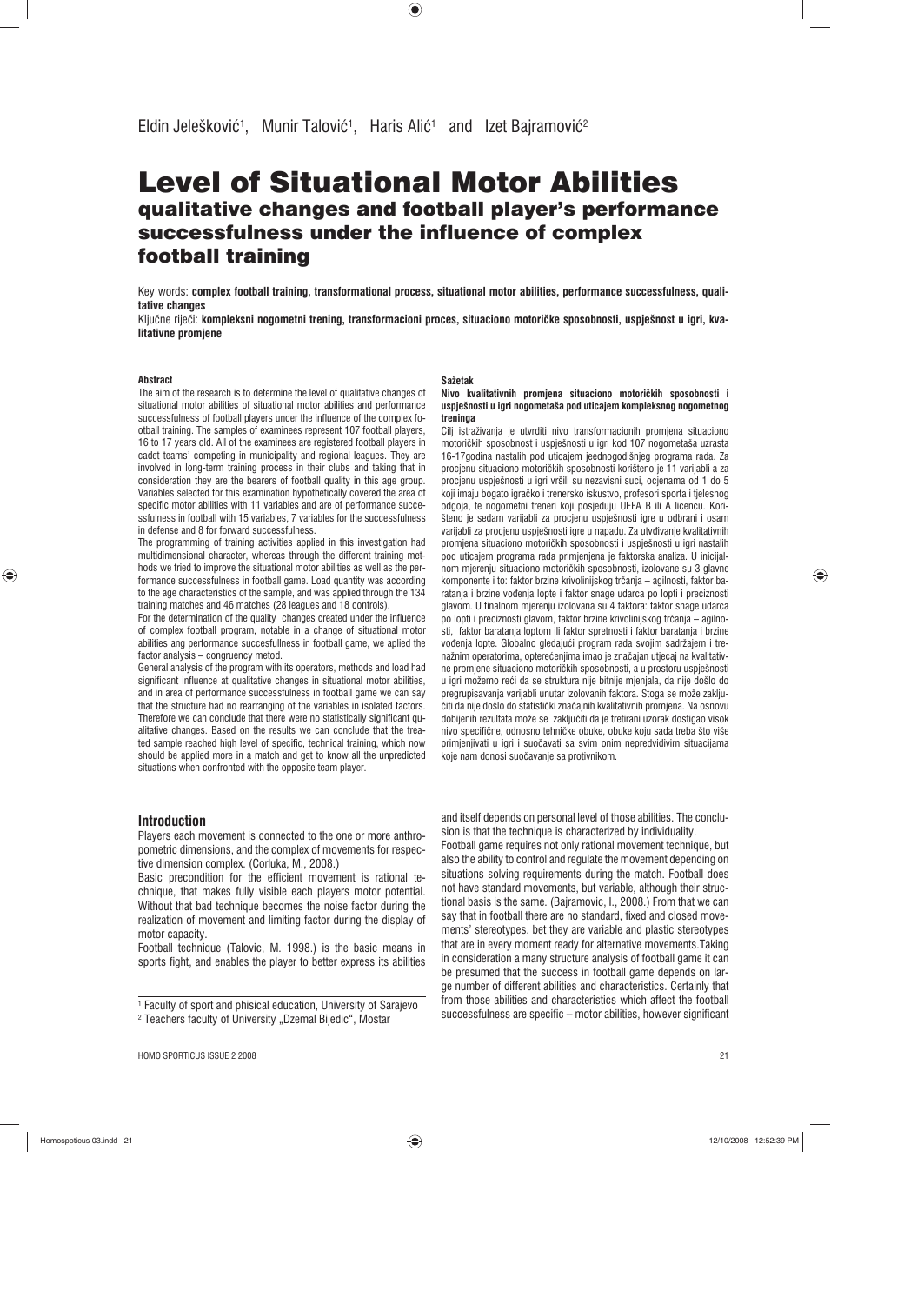attention in last decades is paid to the game successfulness as the basic indication of the football players abilities level. Problem of the investigation are the level of qualitative changes of

situational motor abilities of situational motor abilities and performance successfulness of football players aged 16 to 17. The aim of the investigation is to determine the level of transformational changes created under the influence of one – year - long training program.

# Method

### Sample of the examinees

The sample of the examinees in this investigation is presented by 107 football players aged 16 to 17. All of the examinees are registered football players in cadet teams competing in municipality and regional leagues. They are involved in long-term training process in their clubs and taking that in consideration they are the bearers of football quality in this age group.

## Sample of the variables

Eleven variables were used for the evaluation of situational motor abilities:

1. SNPPNV- foot aiming – vertical aim, 2. SNPEGH Elevational head aiming – horizontal aim, 3. SNKOST Horizontal wall deflections 20 seconds, 4. SNKSLA Ball control speed (slalom), 5. SNBUPP Ball control speed with lateral change of direction, 6. SNBV20 Ball control speed at 20 m standing start, 7. SNESNO Foot kick strength, 8. SNESGL Head kick strength, 9. SNBTPO Running speed in half circle, 10. SNBTPP Running with change of direction laterally, 11. SNBTSL Slalom run.

Evaluation of the football game successfulness was done by five independent judges, by opservation, with previous football players and coaching experience, professors of Sport and Physical Education and football coaches with B or A UEFA license, by evaluating subjects with marks from 1 to 5.Variables are:

Variables for the evaluation of defense successfulness: 1.Level of pressure during defense 2. Assisting defense 3. Turnovers,

4. Free kick successfulness, 5. Successfulness in transformation when ball lost,

6. Blocking, 7. Ability to play at different positions in defense Variables for the evaluation of defense successfulness:

1.Ball control, 2. Ability to pass, 3. Protrusions with a ball, 4. Play without a ball, 5. Successfulness in transformation when ball won, 6. Ability to play at different positions in forward, 7. Game kicks, 8. Free kick successfulness in forward

# Methods of data processing

For the determination of the qualitative changes of the situational motor abilities and football game successfulness created under the influence of training program factorial analysis was performed. Analyzed were, as the difference in structure of covariance matrix of manifest and latent variables in two different time point from which we deducted the component model of factorial analysis. The Guttman-Kaiserov criterion, by which significant are all of the latent dimensions whose characteristic root is higer than on or equals 1. (Radjo, I., Wolf, B., 2002.) Using Bartlett testa we tested the posibility to perform any kind of factorisation at the treated variables.

 $\bigoplus$ 

#### Factorial analysis results of the situational motor abilities

Table 1. shows characteristic roots and explained variance at the initial measurement of situational motor abilities, where by the analysis of numerical values we can say that there are 3 main components isolated, covering 59,44% of total variance explained (around 40% of variance is under the influence of iniquity). First main component has the highest level of variance explained 32,61%, second main component explains 15,71% and third 11,12% of total variance explained.

Difference from initial is that at the final measurement (table 2.) 63,97% of total variability was explained with 4 isolated factors. First factor at final measurement, after the training program explains 27,34% of total variance, second d 15,38% , third 11,62% and fourth 9,62%. Taking in consideration this outcome it can be concluded that the relation between situational motor abilities had certain changes. Comparing the values of final and initial measurement it can be seen that is a larger number of isolated main components at the final measurement.

Analysis of the initial measurement (table 3.) shows that in the first isolated main component, the largest amount of the variance explained have variables SNBTPO Running speed in half circle, SNBTPP Running with change of direction laterally, SNBTSL Slalom run so that this factor can be called factor of the speed of change of direction run – agility factor.

At the second main component, the largest projection have variables SNKOST Horizontal wall deflections 20 seconds and SNBTSL Slalom run as the foot technique variables SNBUPP Ball control speed with lateral change of direction, SNBV20 Ball control speed at 20 m standing start as a foot technique variables. Because of more areas that show high projections this factor can be defined as a mixed factor of the foot technique and speed of the ball control.

At the third main component, highest projection have variables SNPEGH – elevational head aiming and SNESGL – head kick strength. This factor is mixed and can be called the factor of the ball kick strength and head aiming.

Analysis of the matrix structure results of the final measurement (table 4.), at the first main component are isolated variables SN-PEGH – elevational head aiming and SNESGL – head kick strength. This factor is mixed and can be called the factor of the ball kick strength and head aiming. The appearance of this factor as the main isolated factor can be explained and added to the large number of the repetitions these kinds of movements during the worm-up (passing, long and short distances) and cool – down (vertical and horizontal aiming), were these exercises dominated so it is possible that in this way they improved this ability.

At the second main component the highest projection have variables SNBTPO Running speed in half circle,, SNBTPP Running with change of direction laterally and SNBTSL Slalom so that this factor can be called factor of the speed of change of direction run – agility factor. As it can be seen second factor clearly differentiated agility, running without ball, which can be also explained by the training program in which the players had large number of short runs, change of direction so this found its place in second factor deriving total explained variance of 15,38%.

At the second main component, the largest projection have variables SNKOST Horizontal wall deflections 20 seconds so this factor can be called as a factor of ball control and coordination. This factor behaved the same a the initial measurement, only difference at the final measurement was that this factor of ball control or coordination divided in two factors so that we get one

22 HOMO SPORTICUS ISSUE 2 2008

◈

Homospoticus 03.indd 22 12/10/2008 12:52:39 PM

◈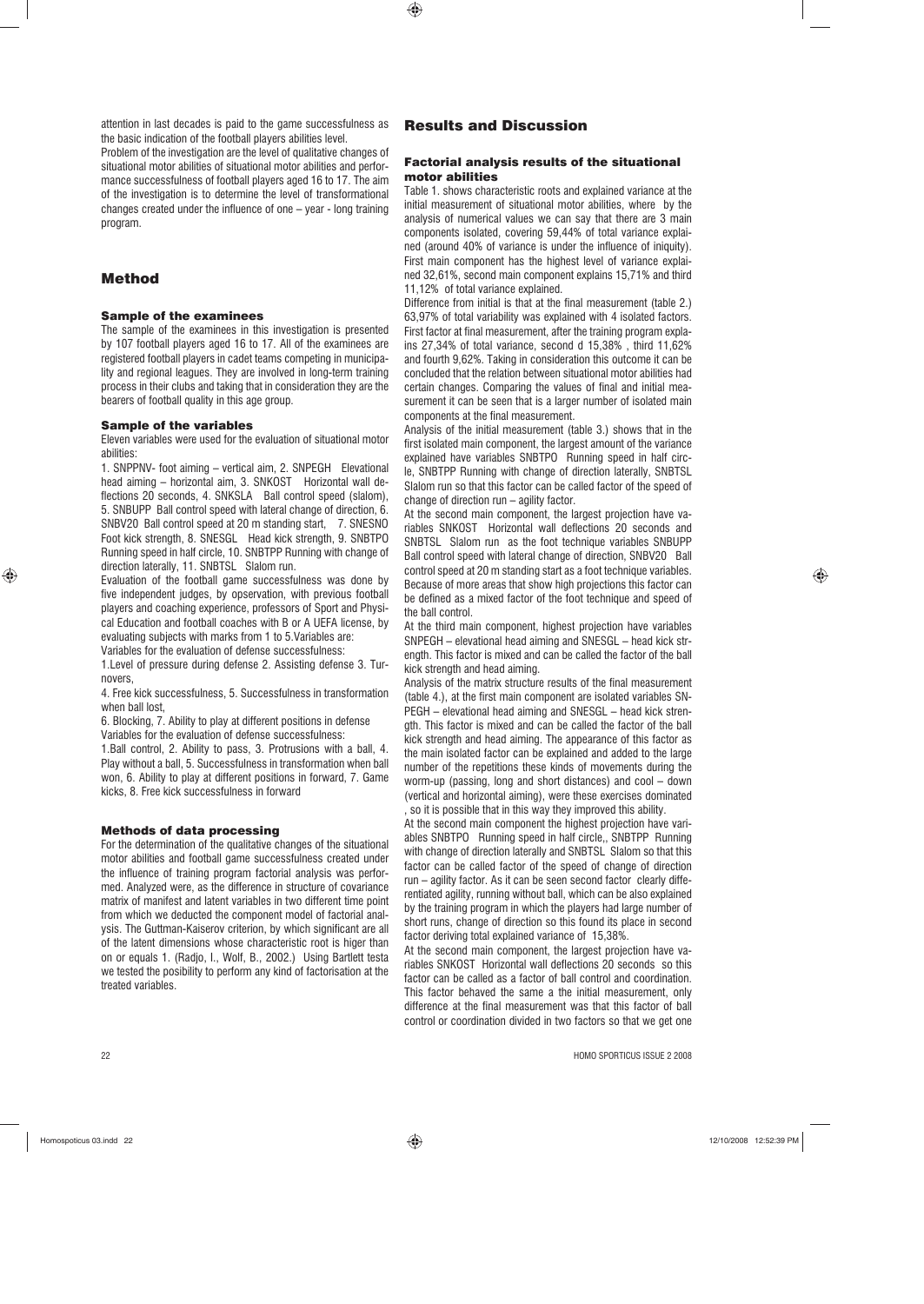single factor defined as a ball control – wall deflections. Possible explanation of this isolation of two factors as single factors can be find in a fact that it is the product of the large number of the specific movement stereotypes repetition. Large number of training sessions started with the continued deflections or ball passes between two players, or wall deflections, whereas it produced automatism and could add to a increase in values of the final compared to the initial measurement.

At the fourth main component, highest projection have variables SNBTSLA – slalom run as a variable called ball control, SNBUPP Ball control speed with lateral change of direction as a variable called ball control. This factor is mixed and can be defined as a ball control or speed of ball control run factor.

Regrouping of the variables occurred in the results of final compared to the initial measurement, as well as the enlargement of factor quantity, which shows us that there had been quality changes in a structure, and a transformation of some numeric attributes of the situational motor abilities of the examinees.

Generally, the training program with its elements, methods and load had a significant influence at the qualitative change in situational motor abilities. Analyzing the elements of training it is visible that they influenced the changes because the basis of the work with this age of examinees was predetermined movements, or the automatic execution of predetermined tasks with or without a ball.

Compared to the initial, final measurement isolated another main component, called coordination or the ball control ability, and compared to the other isolated factors it can be said that the drill training and work without ball extremely effective in perfection in the mechanically adopted movements.

# Factorial analysis results of the football players successfulness

Analysis of the isolated components of the football players successfulness (table 7) showed that two main components isolated and explained the area of the football players successfulness with 70, 83% of common variance.

Individual parts to the common variance explanation of these two isolated function are 57, 12% for the first and 13, 70% for the second.

Analysis of the final results values (table 8) show that there are as well two main components isolated and that the total value of the explained variance is 69,12%, with first component in value of 55,06% explained variance, and second of 14,05.

Based on the matrix structure of the successfulness at the initial measurement (table 9) it can be shown that at the first main component are all of the variables that determine and are dominant for the defense play, so this factor can be defined as a defense factor, no matter that in the first component there is a one variable defining forward play UIPN Free kick successfulness

#### *Table 1.*

*Isolated components of the football players successfulness at initial measurement*

| Component |       | Initial Eigenvalues |              |       | <b>Extraction Sums of Squared Loadings</b> |              |  |
|-----------|-------|---------------------|--------------|-------|--------------------------------------------|--------------|--|
|           | Total | % of Variance       | Cumulative % | Total | % of Variance                              | Cumulative % |  |
|           | 3.587 | 32.612              | 32.612       | 3.587 | 32.612                                     | 32.612       |  |
|           | .728  | 15.710              | 48.321       | .728  | 15.710                                     | 48.321       |  |
|           | .223  | 11.122              | 59.443       | .223  | 11.122                                     | 59.443       |  |

 $\bigoplus$ 

#### *Table 2.*

*Isolated components of the football players successfulness at final measurement*

| Component |       | Initial Eigenvalues |              | <b>Extraction Sums of Squared Loadings</b> |               |              |
|-----------|-------|---------------------|--------------|--------------------------------------------|---------------|--------------|
|           | Total | % of Variance       | Cumulative % | Total                                      | % of Variance | Cumulative % |
|           | 3.008 | 27.342              | 27.342       | 3.008                                      | 27.342        | 27.342       |
|           | .692  | 15.380              | 42.723       | .692                                       | 15.380        | 42.723       |
|           | .279  | 11.628              | 54.351       | 1.279                                      | 11.628        | 54.351       |
|           | .058  | 9.622               | 63.973       | 1.058                                      | 9.622         | 63,973       |

# *Table 3.*

*Structure matrix of football players successfulness at the initial measurement* 

| Table 4. |                                                                                            |  |
|----------|--------------------------------------------------------------------------------------------|--|
|          | $\Omega$ to continue the state of the state of a large section of the state of association |  |

*Structure matrix of football players at the final measurement*

|                | Component |          |         |
|----------------|-----------|----------|---------|
|                | 1         | 2        | 3       |
| <b>SNPPNVI</b> | $-.441$   | .135     | $-.018$ |
| SNPEGHI        | ,057      | $-062$   | .706    |
| <b>SNKOSTI</b> | .178      | .631     | ,311    |
| <b>SNKSLAI</b> | .066      | $-0.813$ | .274    |
| <b>SNBUPPI</b> | .044      | $-0.813$ | .159    |
| SNBV201        | .256      | $-0.602$ | $-144$  |
| SNESNOI        | $-.070$   | ,470     | .409    |
| SNESGLI        | $-193$    | $-.011$  | ,657    |
| <b>SNBTPOI</b> | .789      | 008      | $-189$  |
| <b>SNBTPPI</b> | .943      | .052     | ,018    |
| <b>SNBTSLI</b> | .931      | ,054     | ,052    |

|                | Component |         |         |         |
|----------------|-----------|---------|---------|---------|
|                | 1         | 2       | 3       | 4       |
| <b>SNPPNVF</b> | ,318      | $-.352$ | $-.005$ | - 449   |
| <b>SNPEGHF</b> | $-.719$   | .081    | ,321    | .101    |
| <b>SNKOSTF</b> | -.191     | $-151$  | .806    | $-153$  |
| <b>SNKSLAF</b> | .277      | $-102$  | .424    | .657    |
| <b>SNBUPPF</b> | ,016      | $-.045$ | $-.305$ | ,797    |
| SNBV20F        | ,300      | ,311    | .068    | $-.041$ |
| SNESNOF        | $-.406$   | $-.202$ | .018    | $-.316$ |
| <b>SNESGLF</b> | $-.788$   | .132    | $-.107$ | $-178$  |
| <b>SNBTPOF</b> | .341      | ,509    | .359    | .008    |
| <b>SNBTPPF</b> | $-.015$   | ,910    | -.019   | $-.029$ |
| <b>SNBTSLF</b> | $-.012$   | .873    | $-.150$ | .002    |

HOMO SPORTICUS ISSUE 2 2008 23

◈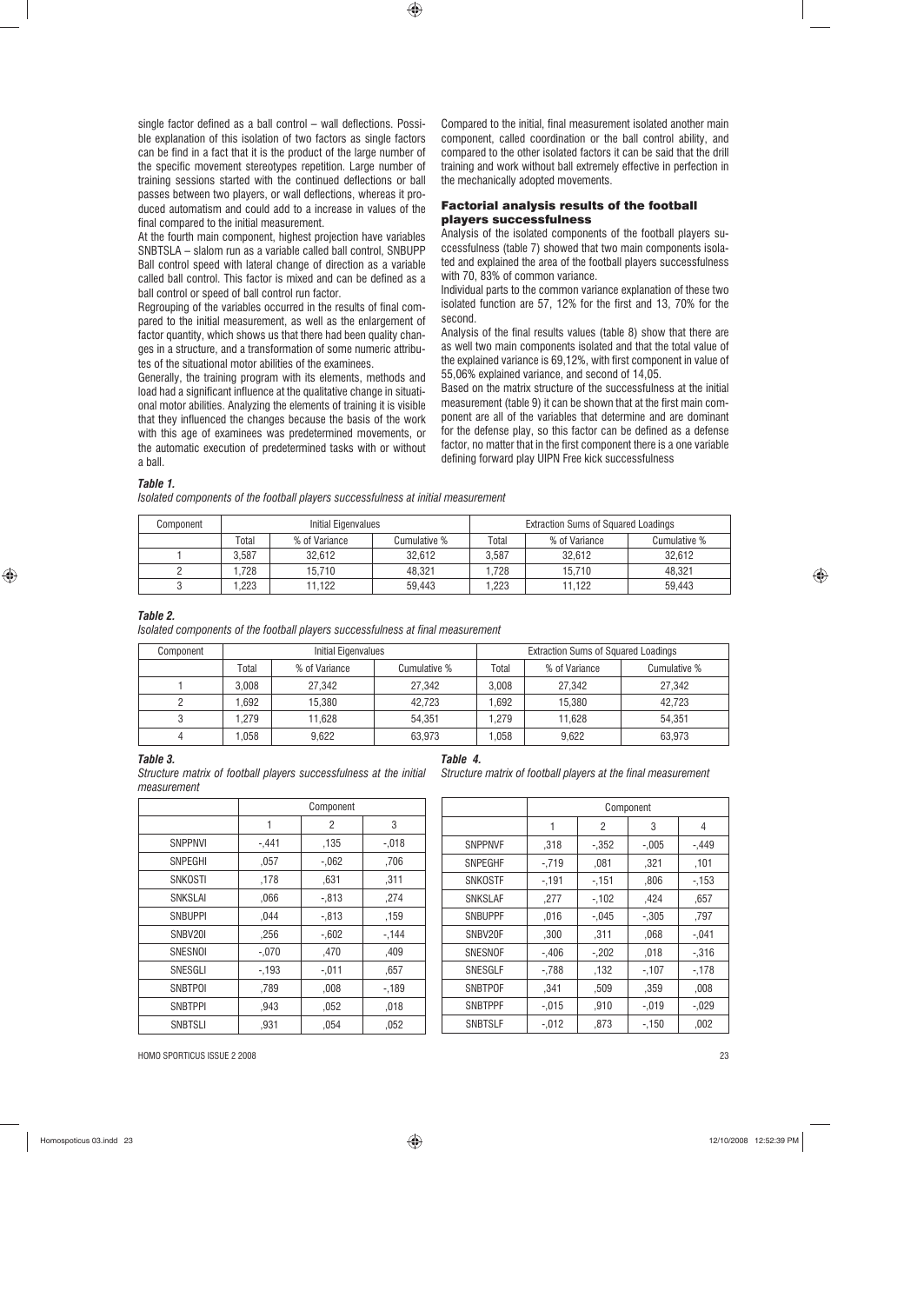In to the second main component isolated variables ball control, passing skill, ball attack, forward play without a ball, successfulness in transformation after ball won, successfulness in playing different positions in defense, action shots, so variables that are dominant in moments when we are attacking opposite goal, so second main component can be called attack factor.

 In a structure matrix of the final measurement (table 10) it can be seen that there are two main components isolated, so there were no enlargement or decrease of the isolated components.

As in the initial measurement, there is isolated, this time clear main component that could be called pure factor of the defense and the second one that can be called pure factor of attack.

It is shown from the tables 11 and 12 that there is a high correlation, which can be explained by tight connection of the treated sample variables of player's successfulness.

Comparing the results of initial and final measurement, or the evaluation of the player's abilities in a match, we will see that there are differences, but also a differences that does not improve qualitative changes.

Surely, these are the indications that in the future the elements of the training have to be adjusted to the requirements of the game, because it is of the great importance that the player wins not only the space with its motor abilities but also the opposite player so he could quickly and more efficiently realize the attack or prevent the one.

So, for the player to bring the timely decisions and solve new coming situations during the match, it is of great importance to have those elements in training and in more number of the repetitions. In a same way, more number of training sessions in a week, which biological age and quality level allows, would probably add to the positive improvements of quality changes.

## *Table 7.*

*Isolated components of the football players successfulness at initial measurement*

| Component | Initial Eigenvalues |               |              |       | <b>Extraction Sums of Squared Loadings</b> |              |
|-----------|---------------------|---------------|--------------|-------|--------------------------------------------|--------------|
|           | Total               | % of Variance | Cumulative % | Total | % of Variance                              | Cumulative % |
|           | 8.569               | 57.127        | 57.127       | 8.569 | 57.127                                     | 57.127       |
|           | 2.056               | 13.707        | 70.833       | 2.056 | 13.707                                     | 70,833       |

 $\bigoplus$ 

#### *Table 8.*

*Isolated components of the football players successfulness at final measurement*

| Component | Initial Eigenvalues |               |              |             | <b>Extraction Sums of Squared Loadings</b> |              |
|-----------|---------------------|---------------|--------------|-------------|--------------------------------------------|--------------|
|           | Total               | % of Variance | Cumulative % | $\tau$ otal | % of Variance                              | Cumulative % |
|           | 8.260               | 55.068        | 55.068       | 8.260       | 55.068                                     | 55.068       |
|           | 2.108               | 14.056        | 69.125       | 2.108       | 14.056                                     | 69.125       |

## *Table 9.*

*Structure matrix of football players successfulness at the initial measurement* 

|               | Component |                |  |
|---------------|-----------|----------------|--|
|               | 1         | $\overline{2}$ |  |
| KLI           | $-.097$   | $-0.946$       |  |
| VDI           | $-.035$   | $-0.928$       |  |
| PLI           | $-.071$   | $-0.953$       |  |
| <b>IBLI</b>   | ,381      | $-0.515$       |  |
| <b>UTNI</b>   | ,092      | $-0.929$       |  |
| <b>SIVPNI</b> | ,215      | $-.451$        |  |
| <b>UIPNI</b>  | ,547      | $-.206$        |  |
| SII           | ,232      | $-.444$        |  |
| <b>RPOI</b>   | ,841      | $-0.029$       |  |
| POI           | ,797      | $-0.084$       |  |
| 0LI           | ,850      | ,011           |  |
| <b>UIPOI</b>  | ,831      | ,083           |  |
| <b>UTOI</b>   | ,856      | $-.003$        |  |
| <b>SIVPOI</b> | ,929      | ,100           |  |
| SSI           | ,816      | ,013           |  |

## *Table 10.*

*Structure matrix of football players at the final measurement*

|               | Component |          |  |
|---------------|-----------|----------|--|
|               |           | 2        |  |
| KLF           | $-139$    | ,926     |  |
| <b>VDF</b>    | ,012      | ,734     |  |
| PLF           | $-104$    | ,915     |  |
| IBLF          | $-0.005$  | ,816     |  |
| <b>UTNF</b>   | ,121      | ,758     |  |
| <b>SIVPNF</b> | ,131      | ,749     |  |
| <b>UIPNF</b>  | ,130      | ,379     |  |
| SIF           | ,162      | ,607     |  |
| <b>RPOF</b>   | ,856      | ,045     |  |
| <b>POF</b>    | ,784      | ,139     |  |
| OLF           | ,842      | ,112     |  |
| <b>UIPOF</b>  | ,852      | $-0.022$ |  |
| <b>UTOF</b>   | ,946      | $-.084$  |  |
| <b>SIVPOF</b> | ,873      | $-0.068$ |  |
| SSF           | ,903      | ,016     |  |

24 HOMO SPORTICUS ISSUE 2 2008

⊕